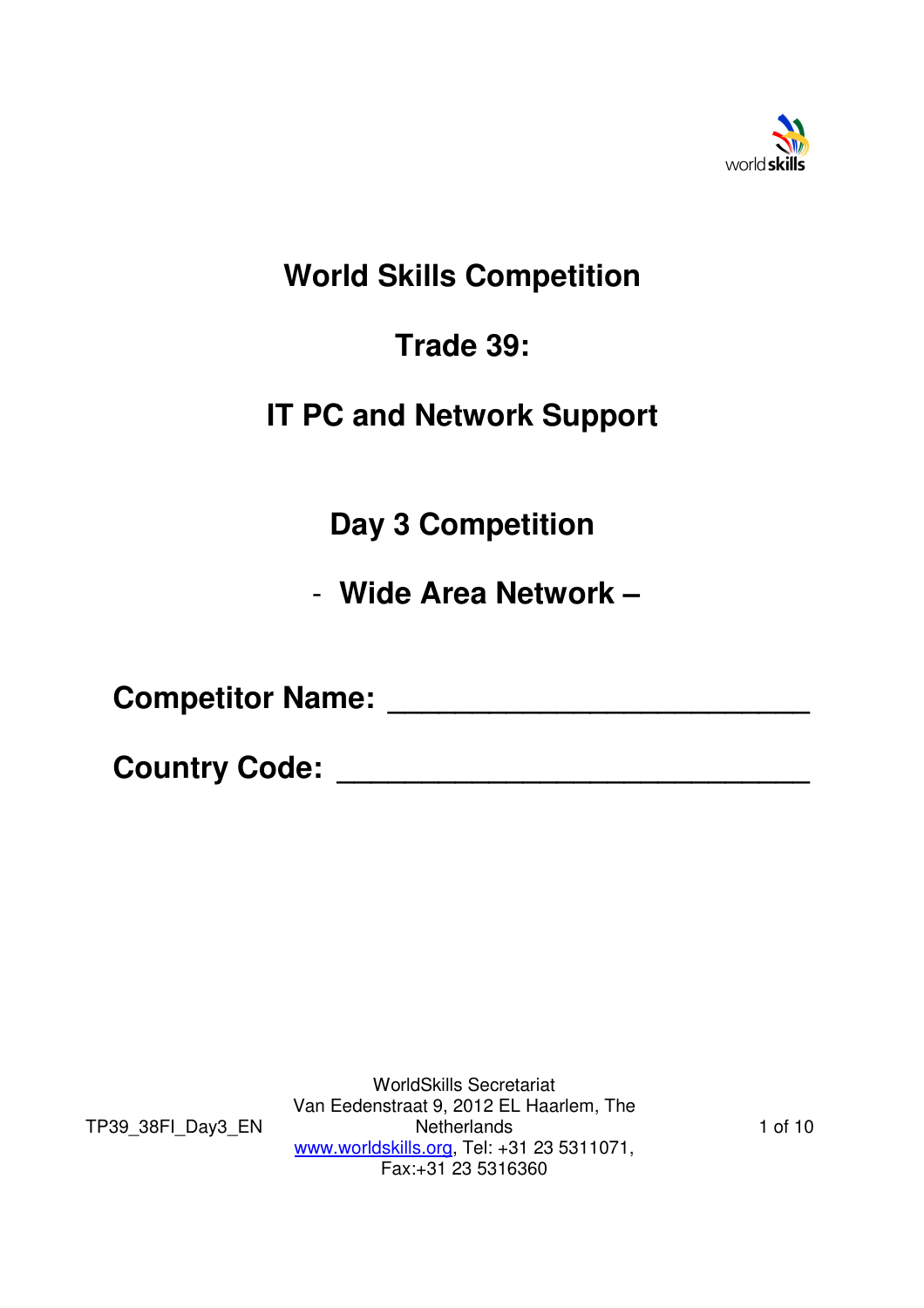

### **CONTENTS**

This Test Project proposal consists of the following documentation/files:

1. TP39 38FI Day3 EN.doc

## **INTRODUCTION**

The Company Bergmann & Co. is going to open a new shop in Berlin. The head office is in Hamburg. As a result, the IT infrastructure has to grow. The boss has asked you to set up the new connection between Hamburg and Berlin. Mr. Bergmann wants a new platform to communicate. A new server should be set up in Berlin for e-mail & intranet. The Internet link should be run via the head office in Hamburg. To save bandwidth, it should be cached through a proxy server in Berlin. The domain Bergmann.de should be used in Berlin.

# **DESCRIPTION OF PROJECT AND TASKS**

## **INSTRUCTIONS TO THE COMPETITOR**

## *NOTE: ALL HARDWARE WILL BE REBOOTED BEFORE MARKING*

### **Switches configuration**

- $\triangleright$  Configure the two switches in Hamburg & Berlin
- $\triangleright$  Setup hostnames according to the network diagram
- All telnet connections are authenticated with username **root** and password **SKILLS** for Cisco equipment.
- $\triangleright$  Set the enable password for all Cisco switches to "SKILLS"
- $\triangleright$  Don't use the zero subnet
- Set the IP address of 2950-HAM switch to the  $2^{nd}$  address of the management network
- $\triangleright$  Set the IP address of 2950-BER to the 2<sup>nd</sup> address of the network

TP39\_38FI\_Day3\_EN

WorldSkills Secretariat Van Eedenstraat 9, 2012 EL Haarlem, The **Netherlands** www.worldskills.org, Tel: +31 23 5311071, Fax:+31 23 5316360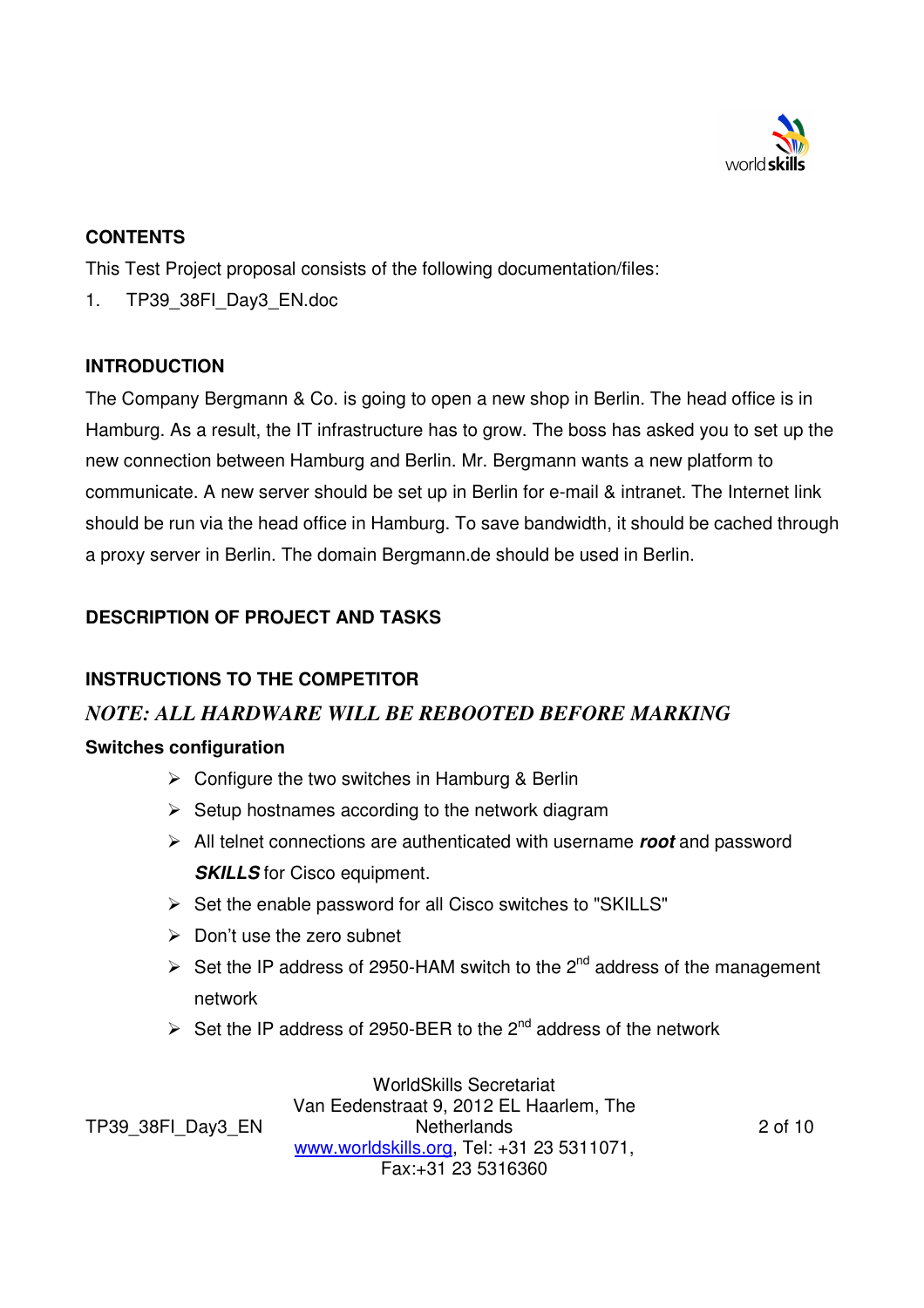

- $\triangleright$  Set all ports to spanning tree quick mode except for those connected to Routers (Cisco or Linux)
- $\triangleright$  The VLANs must be setup according to the network diagram
	- o VLAN1: management-VLAN Hamburg fa0/1 and fa0/24
	- o VLAN10: Client-VLAN Hamburg fa0/9 fa0/23
	- o VLAN30: Server-VLAN Hamburg fa0/2 fa0/5
	- o VLAN50: DMZ Hamburg fa0/6 fa0/8

### **Routers configuration**

- $\triangleright$  Configure a frame-relay network between 2621-HAM and 2621-BER using the s0/0 interfaces at 2Mbps. Circuit number must be 150. The virtual WAN modem must be located on 2621-BER. The link has IP addresses as on the diagram.
- $\triangleright$  Set the hostnames of the routers according to the network diagram.
- All telnet connections are authenticated with username **root** and password **SKILLS** for Cisco equipment.
- $\triangleright$  Set the enable password for all Cisco routers to "SKILLS"
- $\triangleright$  Set the enable secret for all Cisco routers to "2005"
- $\triangleright$  The 2621-HAM router has to be configured for internal VLAN routing (IEEE 802.1q trunking).
- Use the fa0/24 port between the 2621-HAM router and the 2950-HAM switch.
- The Hamburg router should have one virtual interface in each connected VLAN. Set the virtual interface to the first available IP address in the VLAN.

WorldSkills Secretariat Van Eedenstraat 9, 2012 EL Haarlem, The **Netherlands** www.worldskills.org, Tel: +31 23 5311071, Fax:+31 23 5316360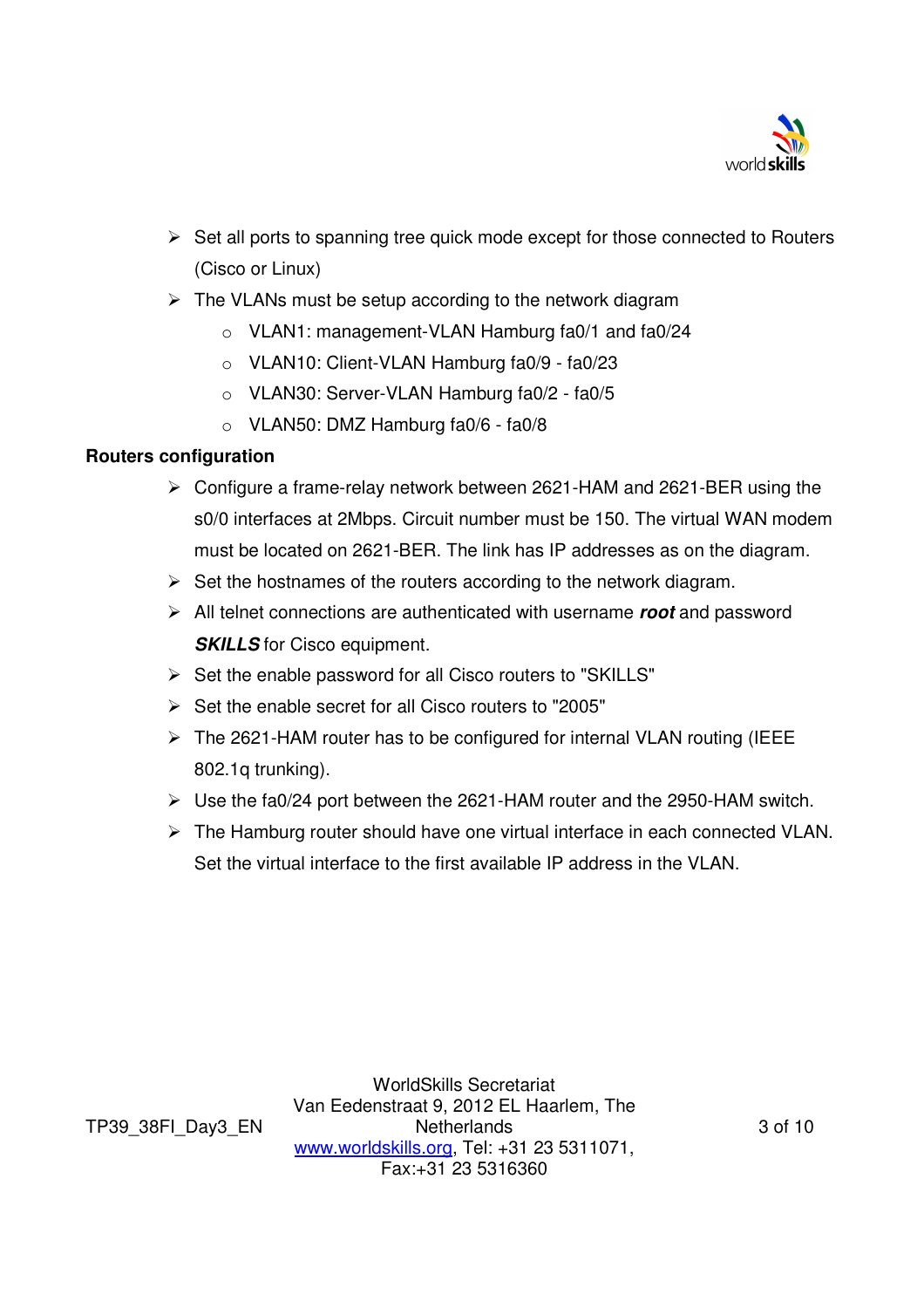

#### **Linux router configuration**

- Connect Linux-BER to 2621-BER with a cross cable (supplied) and enforce the link to 10Mbps Half Duplex on both sides of the link.
- $\triangleright$  Use fa0/24 between Linux-BER and 2950-BER switch.
- $\triangleright$  Setup external IP address according to the network diagram
- $\triangleright$  Set root password to "SKILLS"
- $\triangleright$  Create a user called "daily" with "work" as password
- $\triangleright$  The interface IP address must be set to the first available address.

#### **Communication Platform**

You must install Debian Linux on the communication platform (Linux server).

- $\triangleright$  Set the server hostname according to the network diagram
- $\triangleright$  Use the last available IP address
- $\triangleright$  Set the root password to "SKILLS"
- $\triangleright$  Add a second user "pop3" with password "checkmymail"
- $\triangleright$  Add a third user "imap4" with password "ivegotmail"
- $\triangleright$  Recompile the same version of the kernel so that it will not have sound support and will have the NIC driver built-in (instead of a module)
- $\triangleright$  The server should supply IP addresses, DNS, and routing information using the second half of the IP address range for Berlin clients
- $\triangleright$  Configure the server as a Postfix mail server accepting requests either in pop3 or imap4
- $\triangleright$  Install Squid as a proxy server in Berlin with a cache size of 500MB using port 3939
	- o The Squid proxy can only be used by Berlin clients (filters to be created on the proxy server and Linux-BER router)
- $\triangleright$  A local DNS server in Berlin is responsible for the bergmann.de zone

TP39\_38FI\_Day3\_EN

WorldSkills Secretariat Van Eedenstraat 9, 2012 EL Haarlem, The **Netherlands** www.worldskills.org, Tel: +31 23 5311071, Fax:+31 23 5316360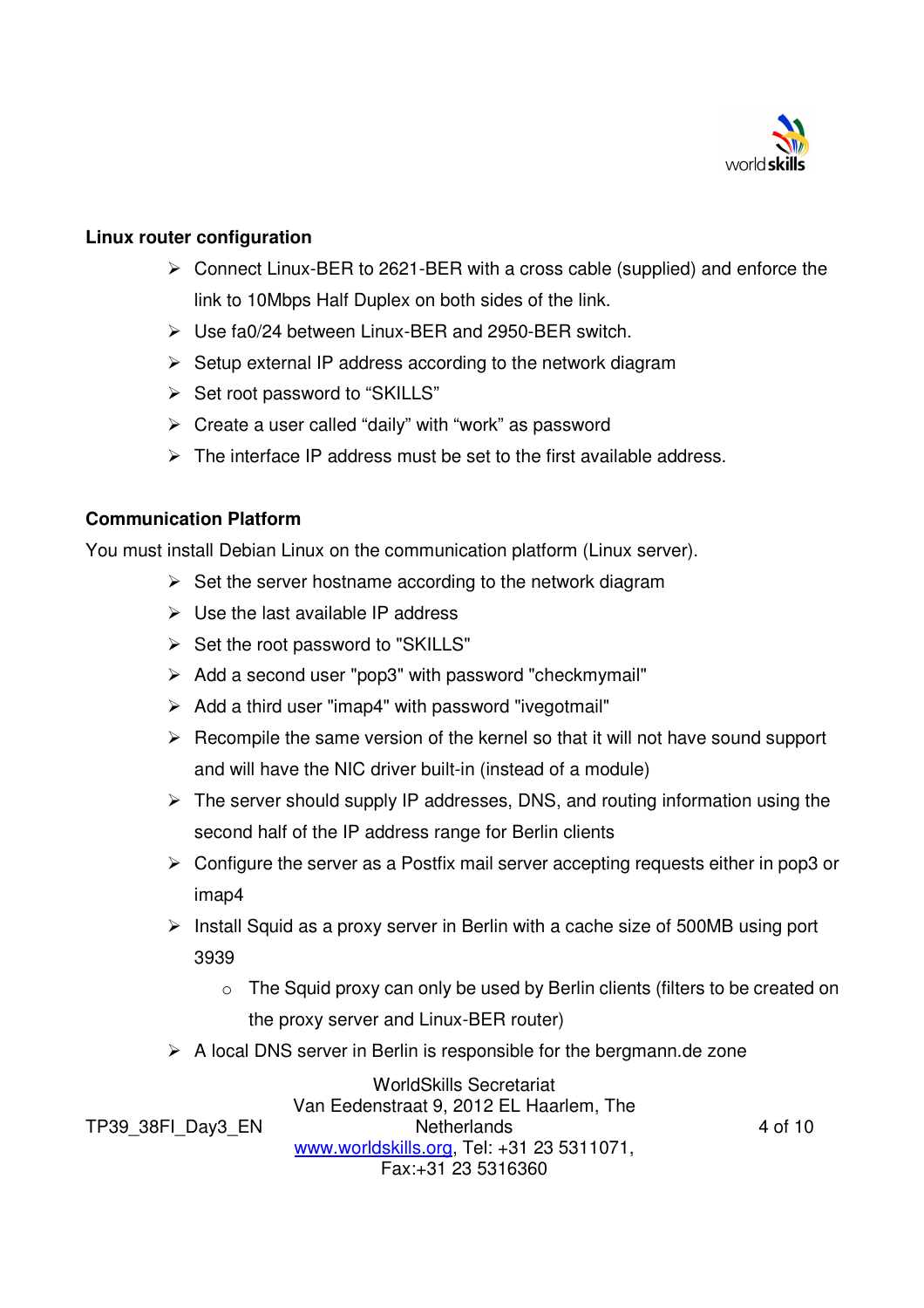

- $\triangleright$  Replace inetd by xinetd.
	- o All disallowed communication must be logged with source IP address
	- o You must accept telnet connections only from all bergmann's networks and you must log the source IP address of the Telnet request.
- $\triangleright$  Setup Apache 1.3. Configure Apache to be able to execute cgi-scripts in /home/cgi-bin with URL starting with http://linux-ber.bergmann.de/cgi-bin/.
- $\triangleright$  Apache default locale is *de DE@euro ISO-8859-15*, all other options are default.
- $\triangleright$  Install and setup mysql password for root to "blabla" allowing only connections coming from localhost.
- $\triangleright$  Install phpMyAdmin. URL for the phpMyAdmin server must be http://phpadmin.bergmann.de . User **root** is the only user having the right to connect to this server.
- $\triangleright$  Use XP workstation for your tests
- $\triangleright$  Each day, at 2:00 in the morning, a backup of /etc should be generated and named as /var/backup/etcYYYYMMDD.tar.bz2 . The backup script should be named as /usr/bin/MyBackup.sh. The backup procedure must erase backups older than 4 days. The backup file is a bzip compressed tar file, where
	- $\circ$  YYYY is the Year of the previous day of the backup
	- $\circ$  MM is the month of the previous day of the backup
	- $\circ$  DD is the day of the month (for previous day)
		- Example : If backup occurs on 28<sup>th</sup> of May 2005, the file will be called etc20050527.tar.bz2

TP39\_38FI\_Day3\_EN

WorldSkills Secretariat Van Eedenstraat 9, 2012 EL Haarlem, The **Netherlands** www.worldskills.org, Tel: +31 23 5311071, Fax:+31 23 5316360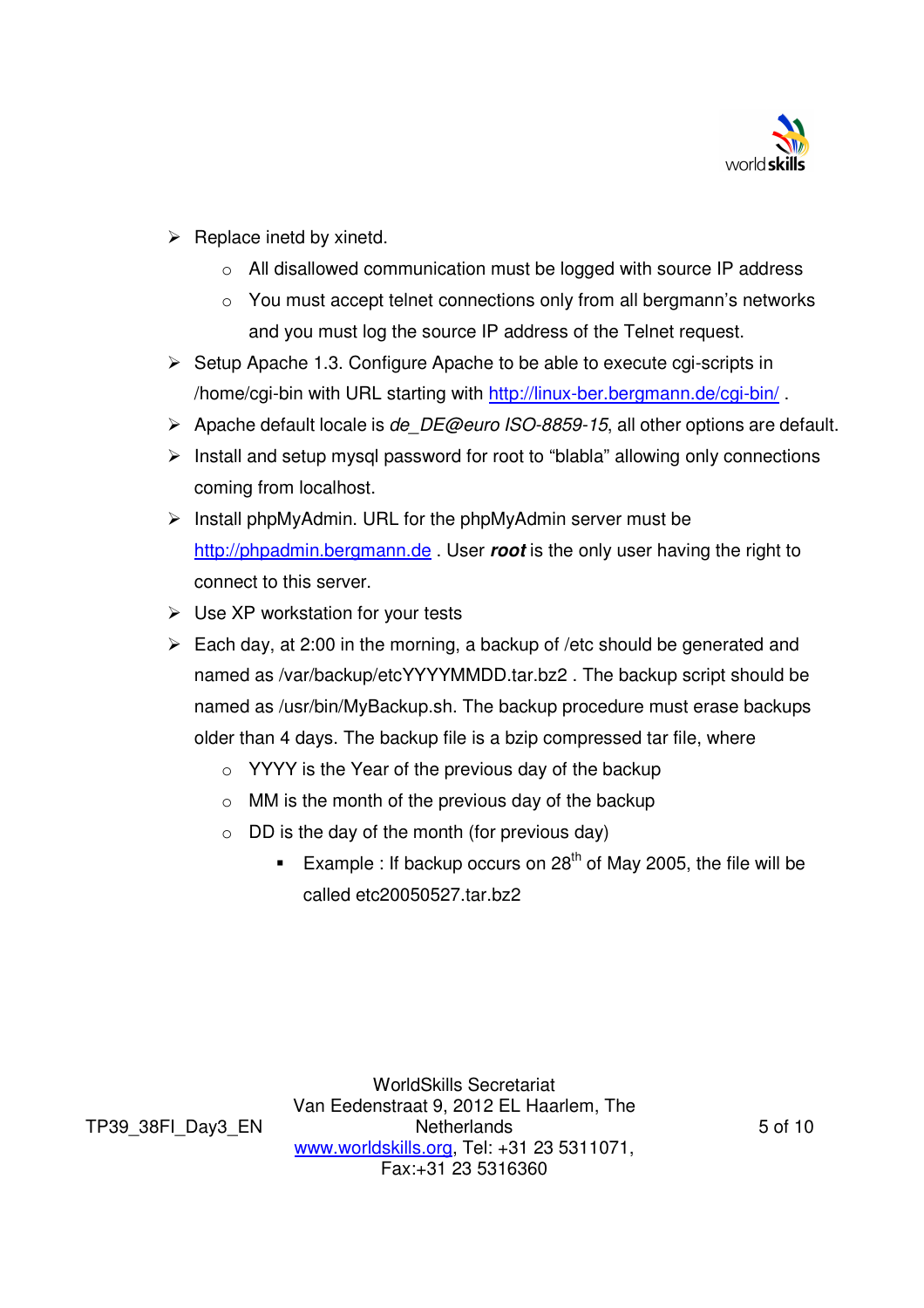

#### **Network settings**

 Make sure that all communication equipment (Switches, CISCO Routers, Linux Server and Linux Router) display the following warning when people remotely connect (before login):

Warning. This is private Bergmann communication equipment. Only authorized people are allowed to connect. All intruders will be prosecuted to the maximum extend.

- $\triangleright$  Use RIPv2 as the routing protocol
- $\triangleright$  You must be able to use remote management for all clients in Berlin (TCP/3389) Don't test it.
- $\triangleright$  The direct Internet connection and internal DNS requests to the head office in Hamburg have to be denied for the Berlin client.
- $\triangleright$  The Internet connection should go through Hamburg Internet gateway (this router is not physically available during the competition, but has the last usable address in DMZ VLAN)
- $\triangleright$  Configure the XP workstation using the on-board NIC when in Hamburg with a static IP address of 172.16.6.8
- $\triangleright$  Configure the same XP workstation by installing a 2nd NIC for Berlin office. The client gets an IP address assigned by the server when using this network connection.
- $\triangleright$  Connect the printer to the workstation in Berlin and print out configurations for all Cisco hardware
- $\triangleright$  Configure ACLs:
	- o Allow only the needed traffic according to the above script (all disallowed traffic has to be stopped in 2621-HAM in Hamburg and linux-BER in Berlin)

## **plus the following**:

TP39\_38FI\_Day3\_EN

WorldSkills Secretariat Van Eedenstraat 9, 2012 EL Haarlem, The **Netherlands** www.worldskills.org, Tel: +31 23 5311071, Fax:+31 23 5316360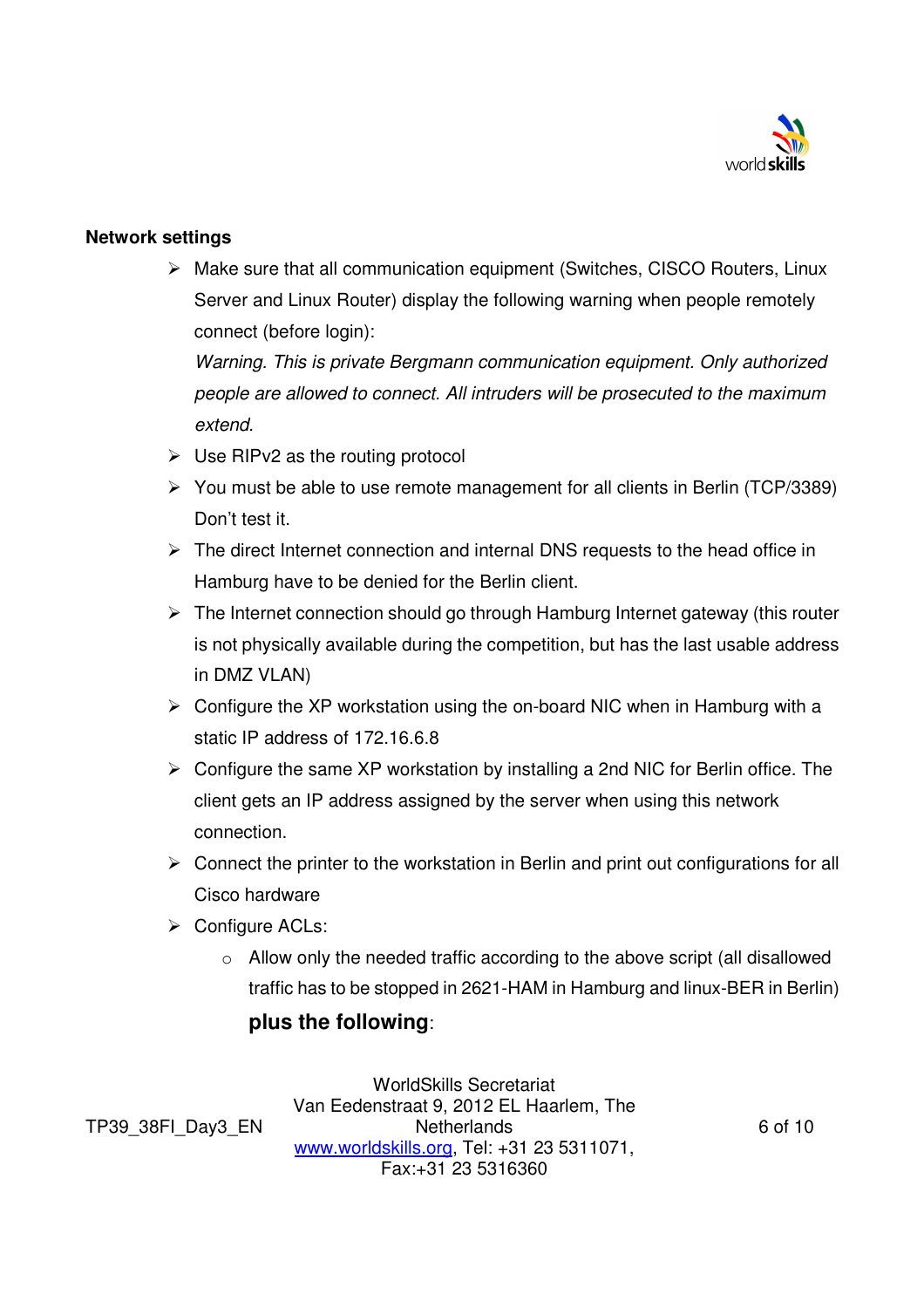

- o Berlin clients have to use the Proxy for http, https, and ftp. Meaning that linux-BER must prevent Berlin clients from accessing these protocols over the WAN link.
- o SMTP is only allowed locally, and between any other possible SMTP servers. Linux-BER must prevent Berlin clients from accessing other SMTP Servers.
- o POP3 is only local, while IMAP4 can be from anywhere. Linux-BER must prevent Berlin clients from accessing other POP3 Servers.
- $\circ$  Server and routers management can only be done from the Management network. Linux-BER and 2621-HAM must filter traffic allowing RDP for the management network. Allow SSH for the whole network.
- o Ping is allowed between all equipment in the two sites.
- o Traceroute can only work over TCP using port 800. Configure the necessary ACLs on2621-HAM, 2621-BER and Linux-BER to allow this including the ICMP protocols involved.
- $\geq$  To access the debian apt-proxy server (10.2.1.10) during install, you can use the IP address 10.3.XX.2/24 with default gateway of 10.3.XX.1 and connect your network card to one of the green plugs in the patch panel. XX is your workstation number.

TP39\_38FI\_Day3\_EN

WorldSkills Secretariat Van Eedenstraat 9, 2012 EL Haarlem, The **Netherlands** www.worldskills.org, Tel: +31 23 5311071, Fax:+31 23 5316360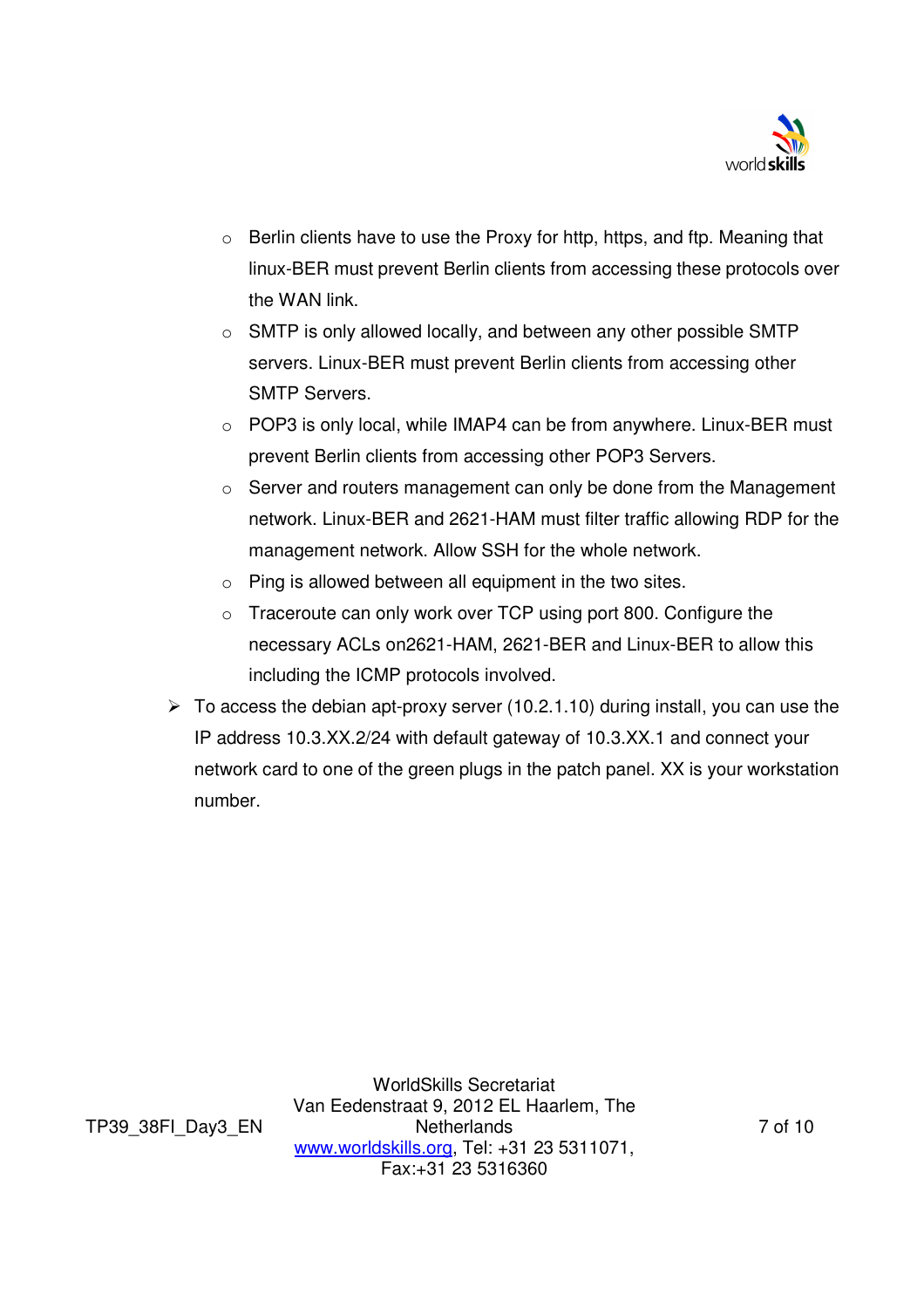

# **EQUIPMENT, MACHINERY, INSTALLATIONS AND MATERIALS REQUIRED**

#### **MARKS**

| Switch configuration          | 3,90  |
|-------------------------------|-------|
| Router configuration          | 5,90  |
| Linux Router configuration    | 2,85  |
| <b>Communication Platform</b> | 9,75  |
| Network settings              | 2,60  |
| Total                         | 25,00 |

TP39\_38FI\_Day3\_EN

WorldSkills Secretariat Van Eedenstraat 9, 2012 EL Haarlem, The **Netherlands** www.worldskills.org, Tel: +31 23 5311071, Fax:+31 23 5316360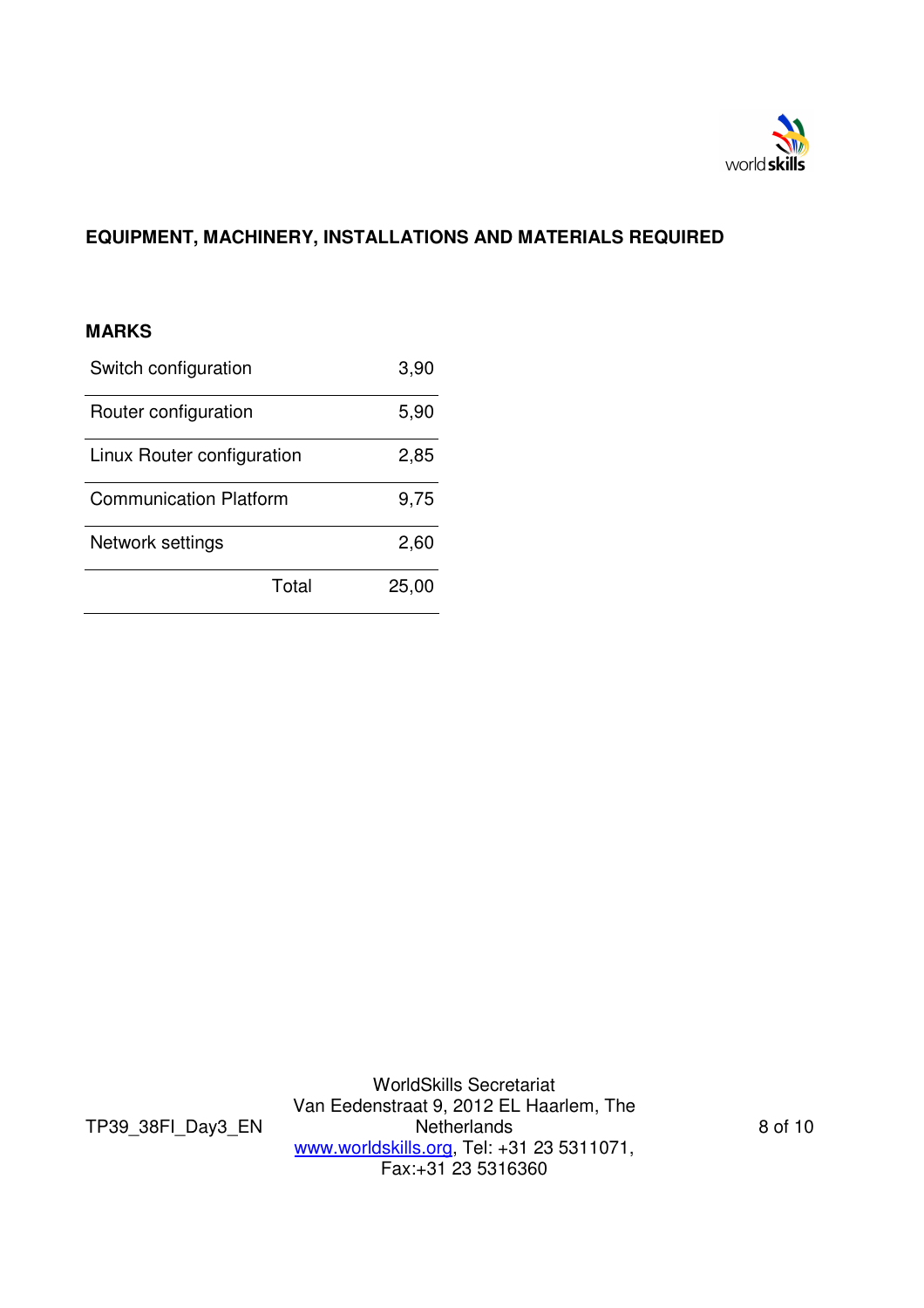

## **OTHER**

|                               | <b>RACK</b>            | i            |
|-------------------------------|------------------------|--------------|
|                               | . _ _ _ _ _ _ _ _      |              |
| ł                             | $2621 - HAM$<br>I      | ļ            |
|                               | $-----+$               |              |
| $\frac{1}{2}$                 | 2950-HAM<br>I          | I            |
|                               | $---$<br>---------+    | I            |
| $\frac{1}{2}$<br>ì            | 2621-BER<br>ł          | $\mathbf{I}$ |
|                               | $--- +$                |              |
| $\overline{\phantom{a}}$<br>I | 2950-BER<br>ł          | $\mathbf{I}$ |
|                               | $\frac{1}{2}$<br>$+  $ |              |
|                               |                        | i            |
|                               |                        |              |
|                               |                        |              |
|                               | $---$                  | I            |
|                               | $\mathbf{I}$<br>ł      | Ï            |
|                               | communica¦<br>I        | İ            |
|                               | tor.bergm              |              |
|                               | ann.de<br>I            |              |
|                               |                        |              |
|                               |                        |              |
|                               |                        |              |
|                               |                        |              |
|                               |                        |              |
|                               |                        |              |
|                               |                        |              |

TP39\_38FI\_Day3\_EN

WorldSkills Secretariat Van Eedenstraat 9, 2012 EL Haarlem, The **Netherlands** www.worldskills.org, Tel: +31 23 5311071, Fax:+31 23 5316360